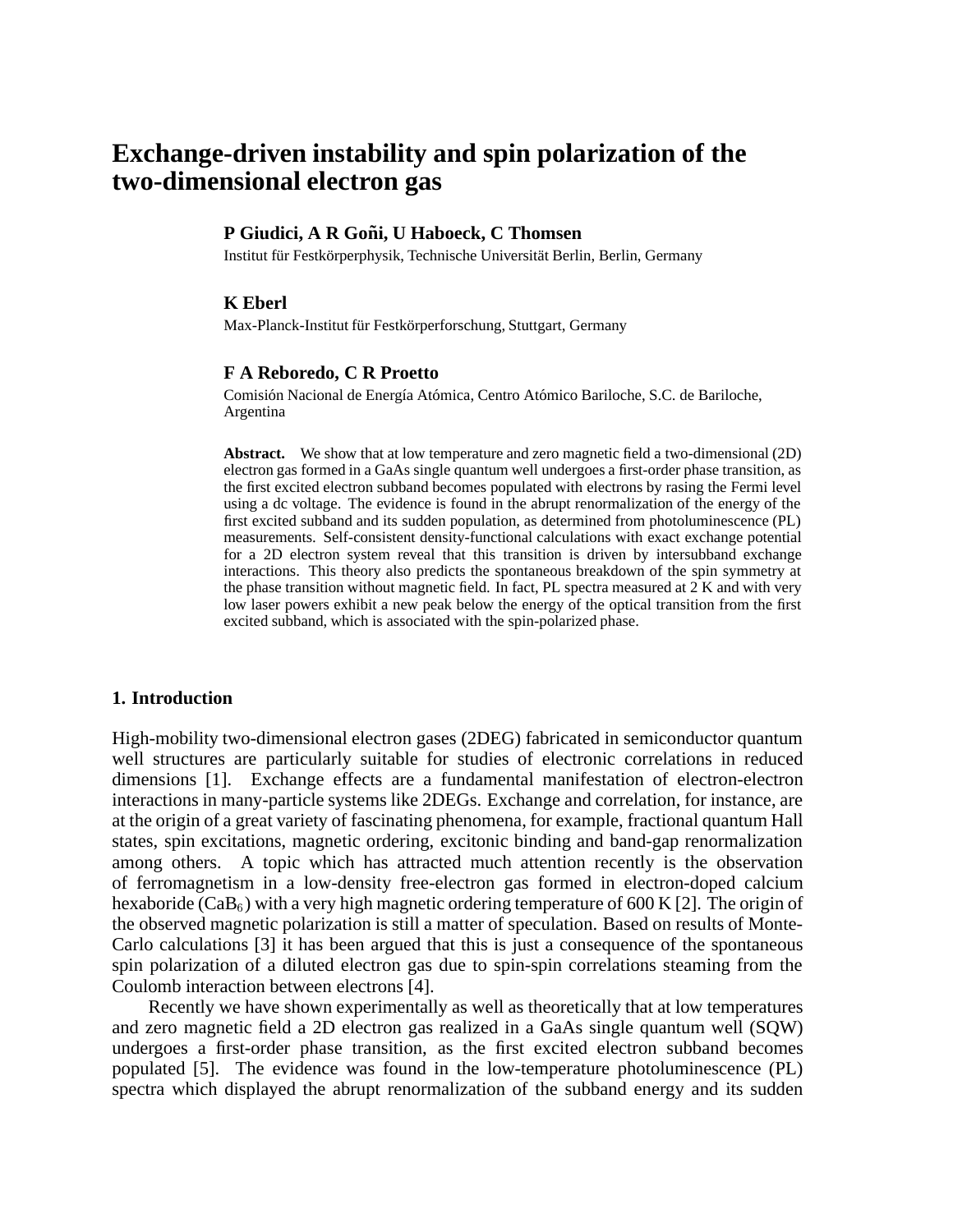population with electrons. The first-order character of the transition was confirmed by theory when the exact exchange potential for a 2D system was included in the self-consistent density-functional calculations [6]. In this work we have investigated the existence of a spinpolarized phase of the 2DEG in the vicinity of the first-order transition at zero magnetic field when the Fermi level comes into resonance with the bottom of the first-excited electron subband, as further predicted by the exact-exchange theory. For that purpose we performed PL measurements at 2 K using low laser excitation powers by varying the electron density with a dc gate voltage. We have also studied the influence of an external magnetic field on the PL signature of spin polarization.

# **2. Experimental**

The sample consists of a modulation-doped 25-nm-wide GaAs SQW with  $Al_{0.33}Ga_{0.67}As$ barriers grown by molecular-beam epitaxy. The growth sequence is given elsewhere [7]. At 4 K the sample has a 2D electron density of about  $5.6 \times 10^{11}$  cm<sup>-2</sup> and a mobility of  $8 \times 10^5$  $\text{cm}^2$ /V s. Without bias only the lowest subband is occupied with electrons up to the Fermi energy  $E_F \approx 22$  meV. The energy separation to the second subband is  $E_{01} \approx 28$  meV. The electron gas is contacted from the top surface by In alloying in order to apply a dc voltage up to 70 V between it and a metallic back contact.

Photoluminescence spectra were excited either with a tunable Ti:sapphire laser or with the 514 nm line of an Ar-ion laser and recorded with optical multichannel detection. Magnetoluminescence measurements up to 5 T were done at 2 K in Faraday as well as Voigt configuration, i.e. with the magnetic field perpendicular  $(B_{\perp})$  and parallel  $(B_{\parallel})$  to the plane of the 2DEG, respectively, by inserting the sample in the cold bore of a superconducting split-coil magnet.

# **3. Results and discussion**

## *3.1. Zero-field measurements*

The electron density in the SQW increases with bias shifting the Fermi level towards degeneracy with the bottom of the first excited subband. Representative PL spectra in the energy range of optical transitions from the first excited electron subband to the heavy-hole ground state in the well are displayed in Fig. 1 for different gate voltages. As previously reported in Ref. [5], the PL peak at  $E_1$  exhibits an abrupt and strong redshift in excess of 10 meV when the Fermi energy almost equals the intersubband spacing  $E_{01}$ . This reduction of  $E_1$ , which is observed in part in the spectra of Fig. 1 for the higher bias values, is a consequence of band-gap renormalization effects in electron gases due to many-body exchange-correlation corrections [8, 9]. Moreover, the occupation of the second subband proceeds discontinuously indicating the occurrence of a first-order phase transition, which is driven by intersubband exchange-correlation terms of the Coulomb interaction between electrons in both lowest subbands [5, 6].

A striking result concerns the appearance in PL spectra of a new sharp peak labeled  $FP$  (see Fig. 1) at about 1 meV below the energy  $E_1$  of the emission from the first excited subband. We note that this peak can only be observed at lattice temperatures below 5 K and for low excitation power densities, such that the effective temperature of the electron gas is not higher than about 10 K, as determined from the width of the Fermi edge in the PL spectrum. This behavior of the  $FP$  feature is in contrast to that of the  $E_1$  peak, which increases in intensity in proportion to the excitation power since it arises from hot luminescence due to the recombination of photoexcited carriers. We point out that the phenomenology of our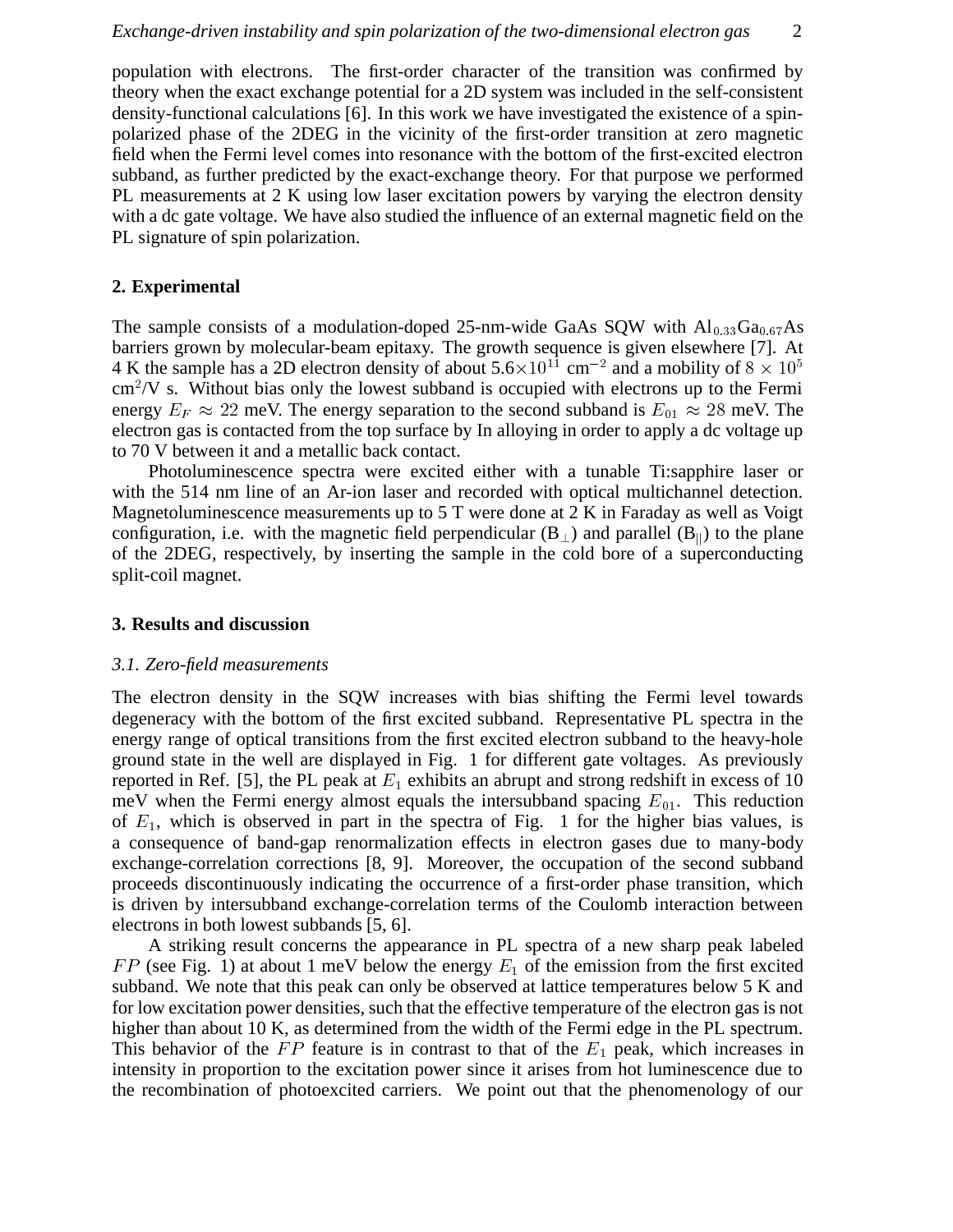

**Figure 1.** Photoluminescence spectra of the modulation-doped single quantum well in the energy range of the optical transition from the first excited electron subband  $E_1$  measured at 2 K and a low power density of 0.3 W/cm<sup>2</sup> for different gate voltages. The peak denoted  $FP$  is associated with the ferromagnetic phase.

observations does not correspond to that of the Fermi-edge singularity (FES), as reported in Ref. [10, 11] for thinner GaAs SQWs with a different barrier structure and one order of magnitude less mobility. In our case, the energy of the  $FP$  peak is independent of the position of the Fermi edge which can be tuned across the energy range of  $E_1$  by changing the applied bias.

From a lineshape analysis of the PL spectra we were able to determine the electron densities in both subbands and the position of the Fermi level, i.e. the Fermi energy  $E_F$ measured from the bottom of the lowest subband at  $E_0$ . The results for the peak maxima of the  $E_1$  and  $FP$  features are plotted in Fig. 2 as a function of the Fermi energy. In this plot we distinguish between data points obtained by increasing (triangles pointing to the right) and decreasing (triangles to the left) voltage. The data display a clear hysteresis upon changes in the Fermi level near the first-order phase transition, whose signature is the sudden renormalization of  $E_1$ . The FP feature becomes apparent in PL spectra a few meV before the phase transformation of the electron gas occurs.

We attribute the observation of the  $FP$  peak to the appearance of ferromagnetic ordering in the very diluted 2D electron gas which forms as the first excited subband starts to become populated when the Fermi energy is shifted into resonance with  $E_1$  by increasing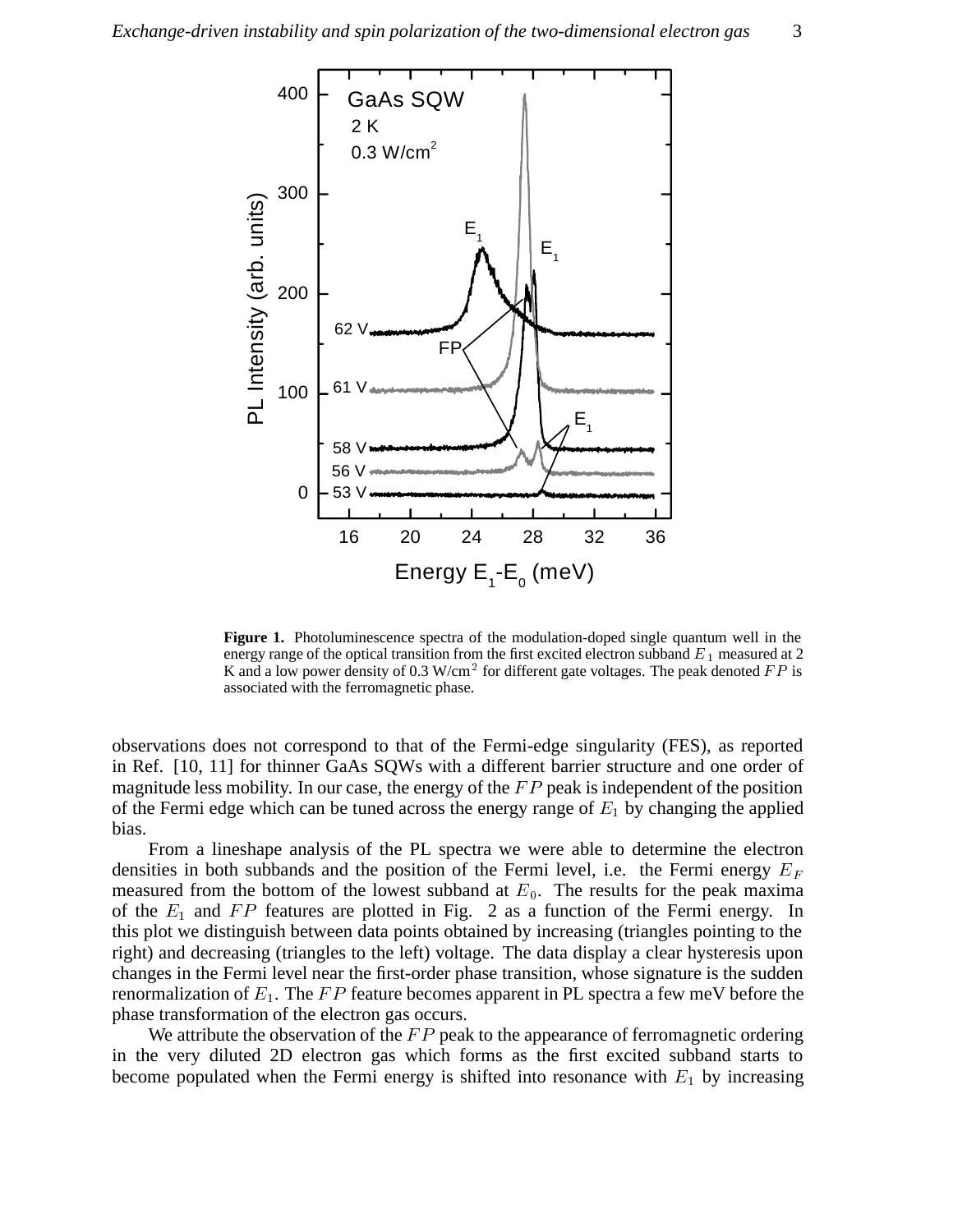

**Figure 2.** Energy separation between the two lowest electron subbands as a function of the Fermi energy  $E_F$  measured from the bottom of the lowest one at  $E_0$  for increasing (right triangles) and decreasing (left triangles) gate voltage  $V_g$ . Full and open symbols correspond to the paramagnetic  $(E_1)$  and ferromagnetic  $(FP)$  phase, respectively, of the 2DEG formed in the first excited subband. Lines are a guide to the eye. The dashed line corresponds to the position of the Fermi energy.

the gate voltage. Our exact-exchange theory predicts that at very low densities the exchange interaction between electrons would lead to a spontaneous breakdown of the spin symmetry, hence, the electron system becomes spin polarized even in the absence of an extermnal magnetic field. By these means the overall Coulomb repulsion is lowered within a spinpolarized domain with respect to the paramagnetic spin-degenerate phase, giving rise to the redshift of about 1 meV of the  $FP$  feature as compared to  $E_1$ . We notice that the results of our self-consistent density-functional calculations for the redshift are in good quantitative agreement with the experimental ones.

# *3.2. Magneto-PL measurements*

For further characterization of the properties of the spin-polarized phase we measured magneto-PL spectra of the SQW at 2 K and in Faraday as well as in Voigt configuration, i.e. with the magnetic field applied perpendicular or parallel to the plane of the 2DEG, respectively. Figure 3 shows the results for the peak energy positions obtained with external magnetic fields up to 4 T. Another interesting result concerns the observation of an additional PL feature labeled  $P^*$  at a slightly higher energy than  $FP$ , which exhibits a similar behavior as a function of laser power, temperature and gate voltage than the peak of the ferromagnetic phase. It is important to note that the  $P^*$  peak only appears for finite magnetic fields, indicating the violation of an optical selection rule due to a symmetry breakdown induced by the applied field. The different energy position of the  $E_1$  peak for parallel and perpendicular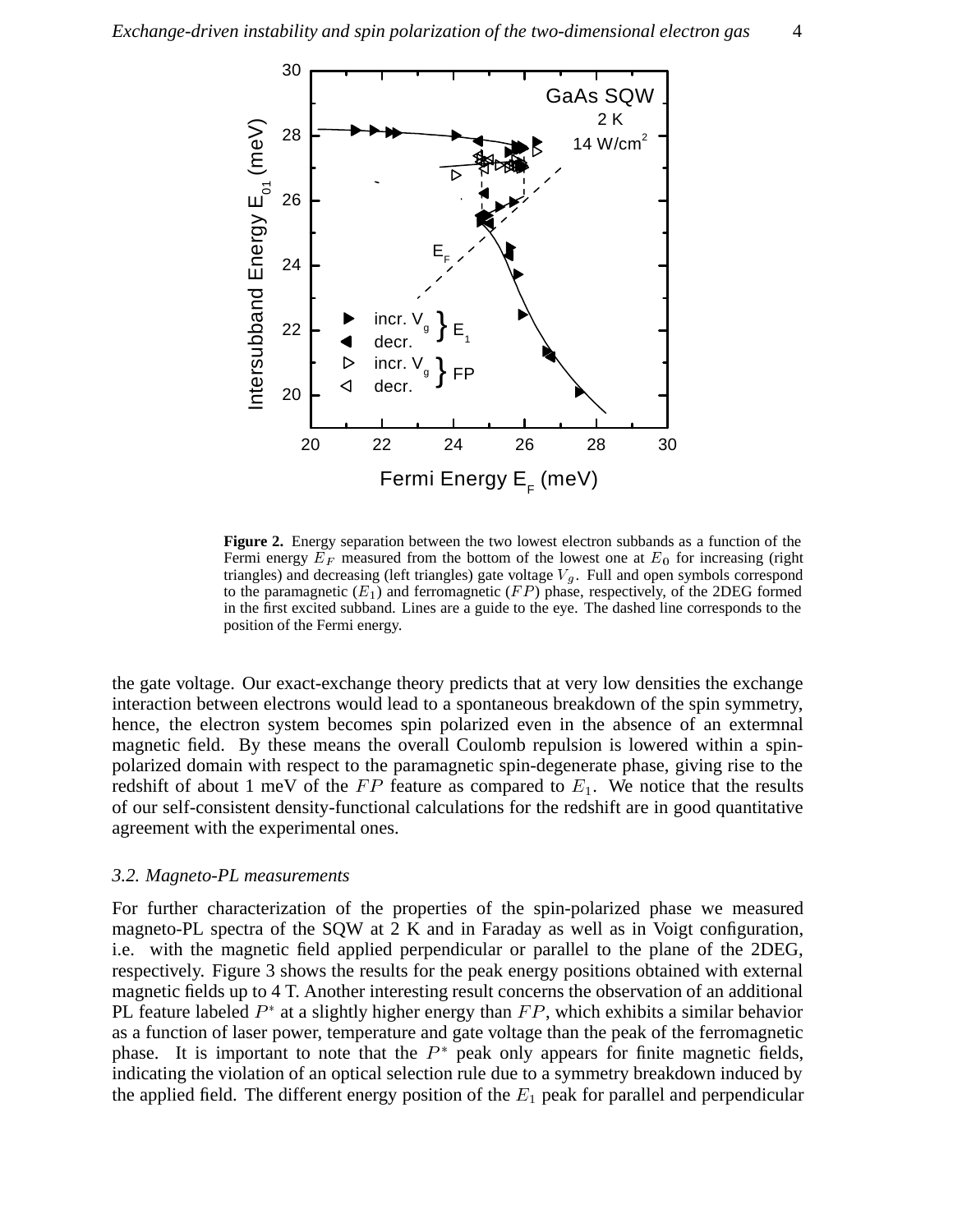

**Figure 3.** Energy positions of the peaks observed in magnetoluminescence spectra with the field (a) perpendicular and (b) parallel to the plane of the quantum well.  $P^*$  denotes the additional feature apparent in spectra with finite magnetic field.

magnetic fields is due to the fact that both measurements were performed with different gate bias, which strongly affects the renormalization of the second subband (see Fig. 2). As a function of magnetic field, all three features exhibit an initial diamagnetic shift of their energy followed by a linear dependence. This is the typical field behavior expected for optical transitions between Landau levels originating from confined states in quantum wells [12, 13]. The diamagnetic (quadratic in the field) term is more pronounced for an in-plane field since in this case the linear dependence sets in only when the magnetic length becomes smaller than the extension of the exciton wave function in growth direction, which is limited by the well width. For  $B_{\perp}$ , in contrast, the size of the magnetic orbit has to be compared with the large effective Bohr radius of the exciton at  $E_1$ , characterized by a small binding energy of about 1 meV due to strong screening effects in the 2DEG.

Up to now we are not able to give an explanation for the origin of the peak  $P^*$ . We tentatively assign it to optical transitions from a many-body state corresponding to a spin-flip excitation of the spin-polarized diluted electron gas formed in the second subband. For a ful assignment of this feature further investigations, for instance of the polarization of the emitted light with and without magnetic field, are necessary.

In conclusion, we have provided strong evidence for the existence of the ferromagnetic phase of a low-density 2D electron gas which forms when the first-excited electron subband of a single quantum well structure starts to become populated, as the Fermi level is raised with a gate voltage. The evidence is found in luminescence spectra taken at 2 K and with low laser excitation powers in order not to heat up the electron system. This result is in very good agreement with the prediction of an exact-exchange density-functional theory which indicates that spin-polarization is attained spontaneously (without external magnetic field) due to exchange-correlation interactions in the 2DEG.

We thank F. Guinea for fruitful discussions. This work was supported in part by